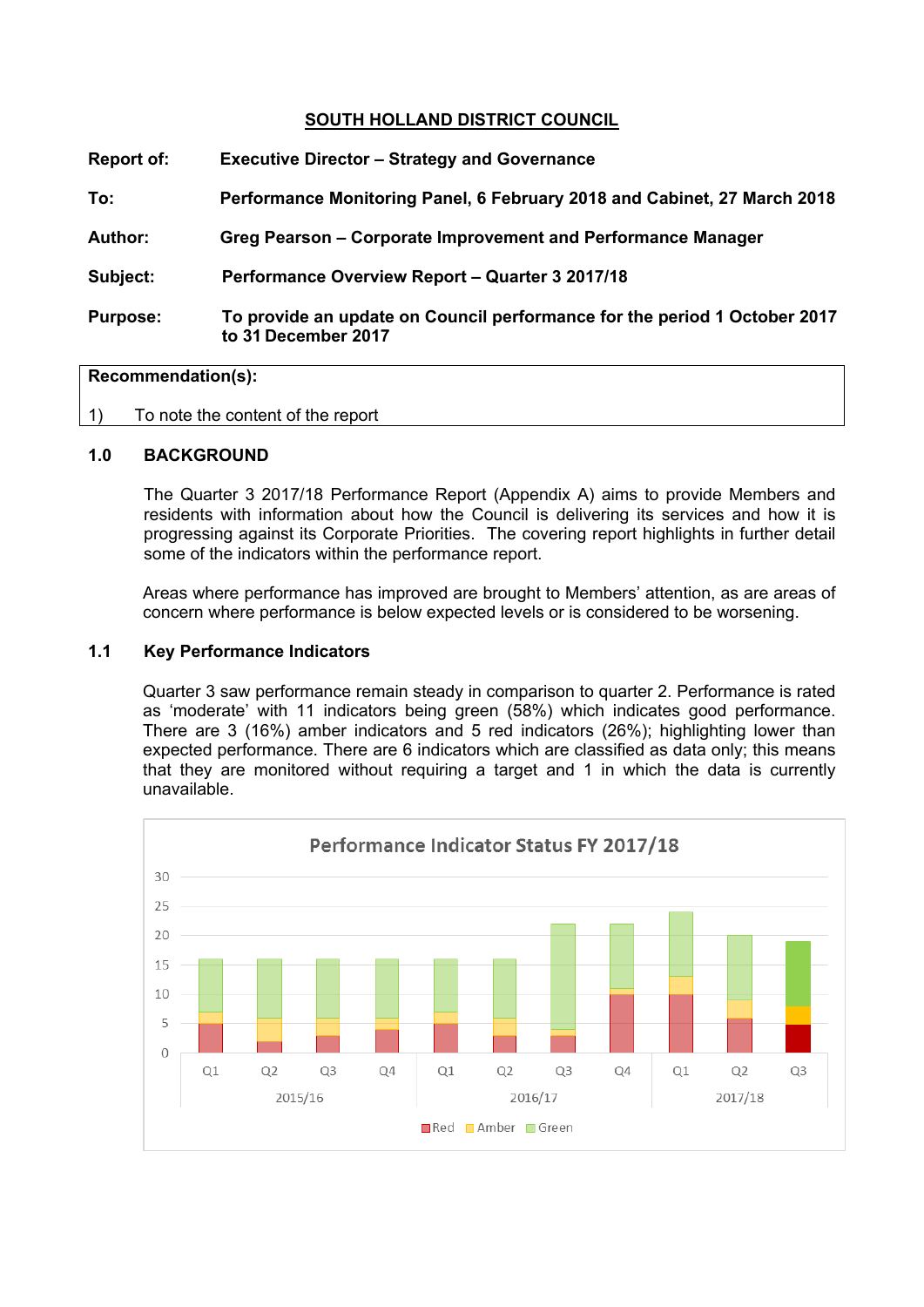The attached report notes any indicators which were unable to report their full quarter turnout, this is due to the short turnaround time required for this reporting period. In the case of the unavailable data for the waste PI, this is because the information is provided by County who have a much longer processing time for their data and therefore we are unable to report it in time for the agenda dispatch. Where information is available for the meeting of PMP this can be provided and will be reported to the next PMP where there are indicators which raise any cause for concern.

#### **1.2 Areas of Success**

#### **Complaints Upheld**

There has been a reduction in the number of complaints that have been upheld in the quarter when compared to the same period last year. There has been an increase in the number of complaints recorded in the period, this is likely due to the improvements that have been made in the reporting system for complaints, ensuring that all complaints are correctly reported into the Covalent/Pentana computer system. We have also introduced online web forms to allow users to log complaints directly into the website and look to improve resolution times for complaints. Any further increase in complaints will be monitored, however the reduction in upheld numbers evidences that the errors made, in regards to the complaints raised, is reducing. The complaints received are utilised when analysing areas in which services can improve and therefore an increase in complaints received can be used to successfully improve our offer to residents.

#### **Calls abandoned and wait time in seconds**

The average wait time in seconds continues to remain low at under 90 seconds and the volume of calls abandoned has reduced from both the previous year and Q2. Despite an increase in the number of calls, the number abandoned has also reduced showing that performance has improved.

#### **Planning Applications**

The performance of the planning team continues to be reported above target with 88.59% of applications determined within time, this refers to 163 applications, and of this there were 38 that had agreed extensions of time. Performance remains strong and in line with the national average.

#### **Revenues and Benefits**

Performance continues to be strong and the LA error rate is reported as 0.17%, this remains well below the threshold for possible financial penalty and the Council remains on target and on track to receive 100% subsidy for 2017/18.

#### **1.3 Areas for Improvement**

The following areas are either not achieving their target or are experiencing a significant decline in performance:

## **Staff Turnover**

Staff turnover for quarter 3 is significantly reduced compared to the previous quarter. Whilst higher than the same period in the previous year, this was expected due to the ongoing moving forward programme, which includes a number of service reviews looking for efficiencies across the Council. 40% of the staff turnover in the quarter was due to redundancy because of service review.

Many of the posts that were resigned from have now been recruited to and therefore service delivery should not be impacted. This also confirms that the Council is still seen as a desirable place to work and staff turnover is not currently of concern because of these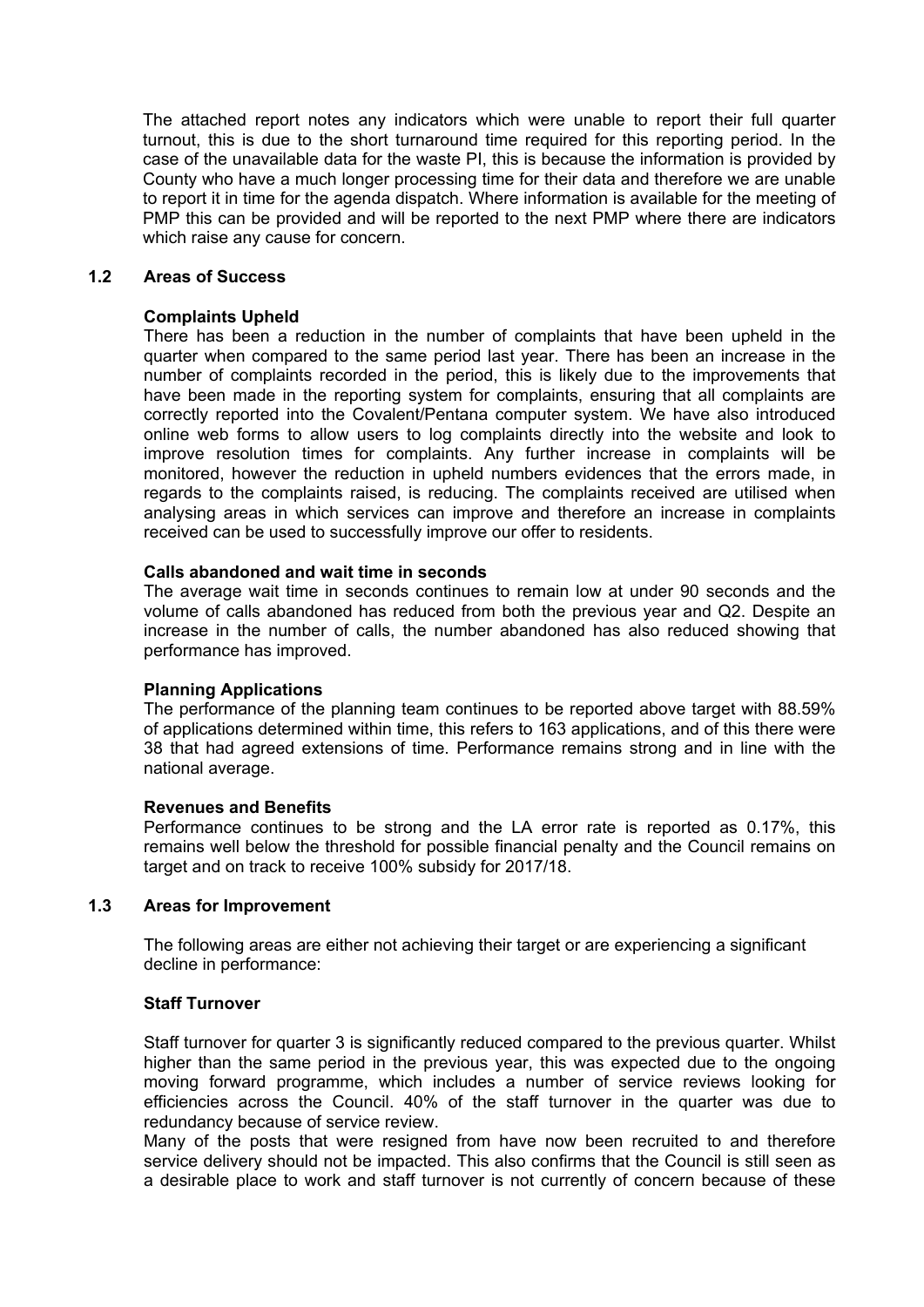points. The reasons for staff turnover will continue to be monitored to ensure that any areas for concern are addressed and shall be raised to PMP where required.

## **In Year Collection Rate for Council Tax and Business Rates**

The in year rate for business rate collection is slightly behind target with £143,161.34 short of the collection amount target. Analysis has shown that changes in the Local Rating List between November and December has led to an increase of £155k (0.59%) in annual collectable debit, which is due to be paid by ratepayers between December and the end of the financial year.

Therefore it is anticipated that we will achieve the end of year target and performance will be in line with previous year's performance.

Similarly Council tax is 0.42% behind target with work being done to bring new properties into valuation which will result in an increase in the collectable debit that becomes payable over future instalments. Analysis showed that there is an additional 0.47% of the annual collectable debit due from taxpayers between December and the end of the financial year, compared to the same period last year.

Therefore, plans to take prompt action in line with the Debt Recovery timetable for accounts that fall in to arrears, and appropriate proactive exercises undertaken during the final quarter of the year will ensure we maximise in year collection.

## **Housing Voids**

Following the service review and new structure in the housing team, there have been a number of proposed changes considered to improve the service delivery, including how voids are dealt with. This has highlighted key areas which need to be further investigated and scoped for improvement. The housing service have advised that during this period it is likely that the reported figures will continue to be below target whilst they analyse the data and working procedures to consider improvement opportunities. The housing service have confirmed that they would like to attend the next Performance Monitoring Panel in order to discuss this with members and give assurances of the work under way which is producing an action plan detailing how the service is looking to improve.

## **1.4 PMP Update**

At the Performance Monitoring Panel meeting, the following points were raised regarding planning applications and Council Tax collections: -

- Planning applications was there need for concern regarding the reduction in the number of applications received for the same period compared to the previous year. The manager for Place confirmed that overall the applications received and importantly, the income for applications was on target for the year overall and that a reduction was not cause for concern.
- Council tax collections was the reduction in the amount collected due to the increase in council tax. Revenues and Benefits who were at the meeting advised they believe that the collection rates targets would be met.

## **2.0 OPTIONS**

2.1 Members are asked to consider the information contained within the report.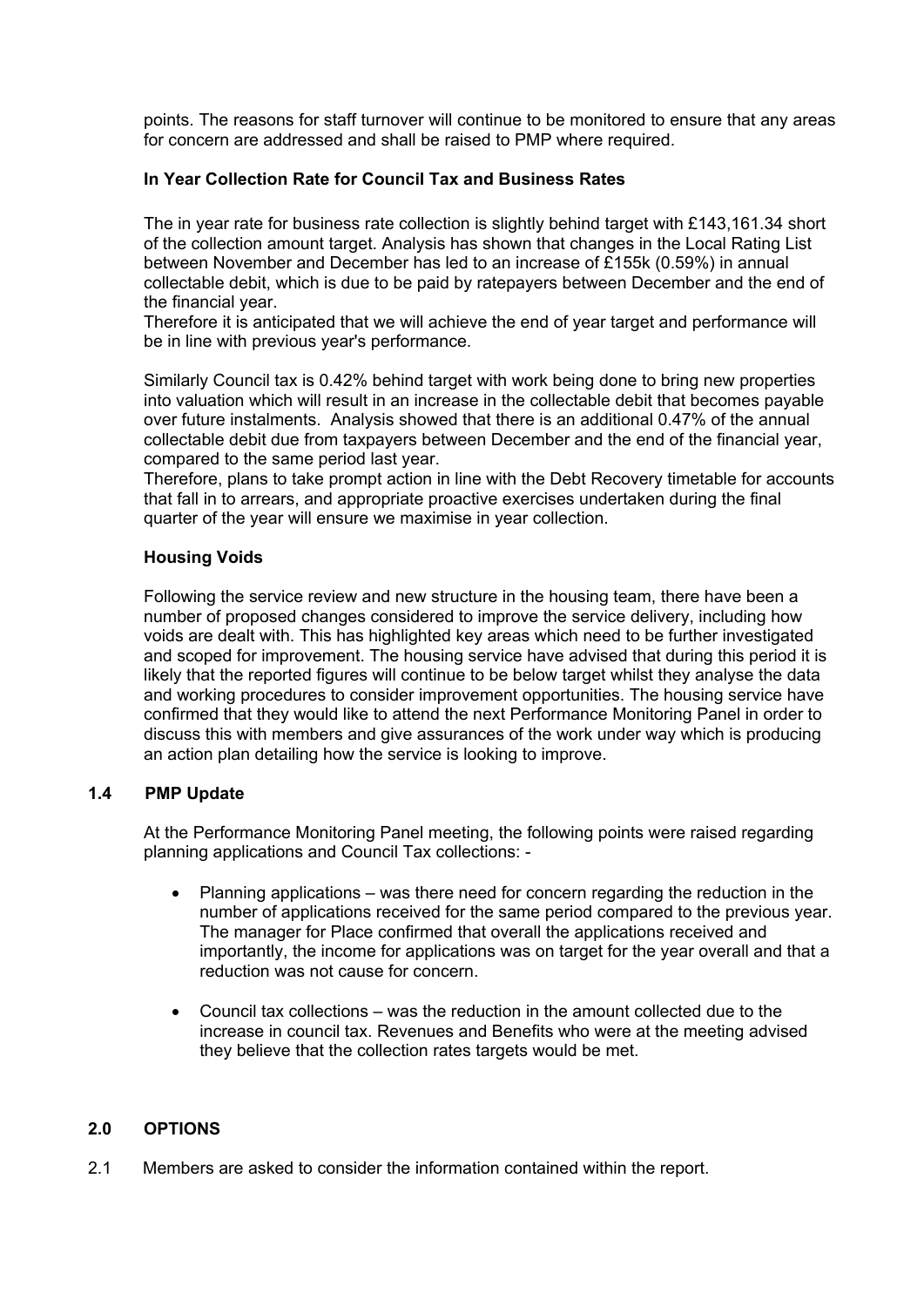## **3.0 REASONS FOR RECOMMENDATION**

3.1 Report for consideration, in order to fulfil the Performance Monitoring Panel's remit.

## **4.0 EXPECTED BENEFITS**

4.1 The Council's performance is properly scrutinised.

## **5.0 IMPLICATIONS**

## 5.1 **Constitution & Legal**

The report is made within the terms of reference of the Performance Monitoring Panel.

## 5.2 **Corporate Priorities**

The report presents progress monitoring of performance of the corporate priorities.

## 5.3 **Financial**

The report contains information on Council's performance which does convey some information relating to financial matters.

#### 5.4 **Reputation**

Performance issues can cause some reputational consequence. It is the purpose of this report to highlight performance issues at an early stage.

## 5.5 **Risk Management**

Performance issues may be subject to risk management measures to protect Council interests.

## 5.6 **Staffing**

The report contains information relating to staffing issues.

## 6.0 **WARDS/COMMUNITIES AFFECTED**

6.1 No Wards or Communities are affected

## 7.0 **ACRONYMS**

PMP – Performance Monitoring Panel PI – Performance Indicator LA – Local Authority

Background papers:- [None](file:///C:/Users/CharlottePaine/Democratic%20Services/Committee/Committee/Report%20Guide/2014/THE%20COMMITTEE%20REPORT%20GUIDE_JUNE%202014.doc)

#### **Lead Contact Officer**

Telephone Number: 01362 656866

Name and Post: Greg Pearson – Corporate Improvement & Performance Manager